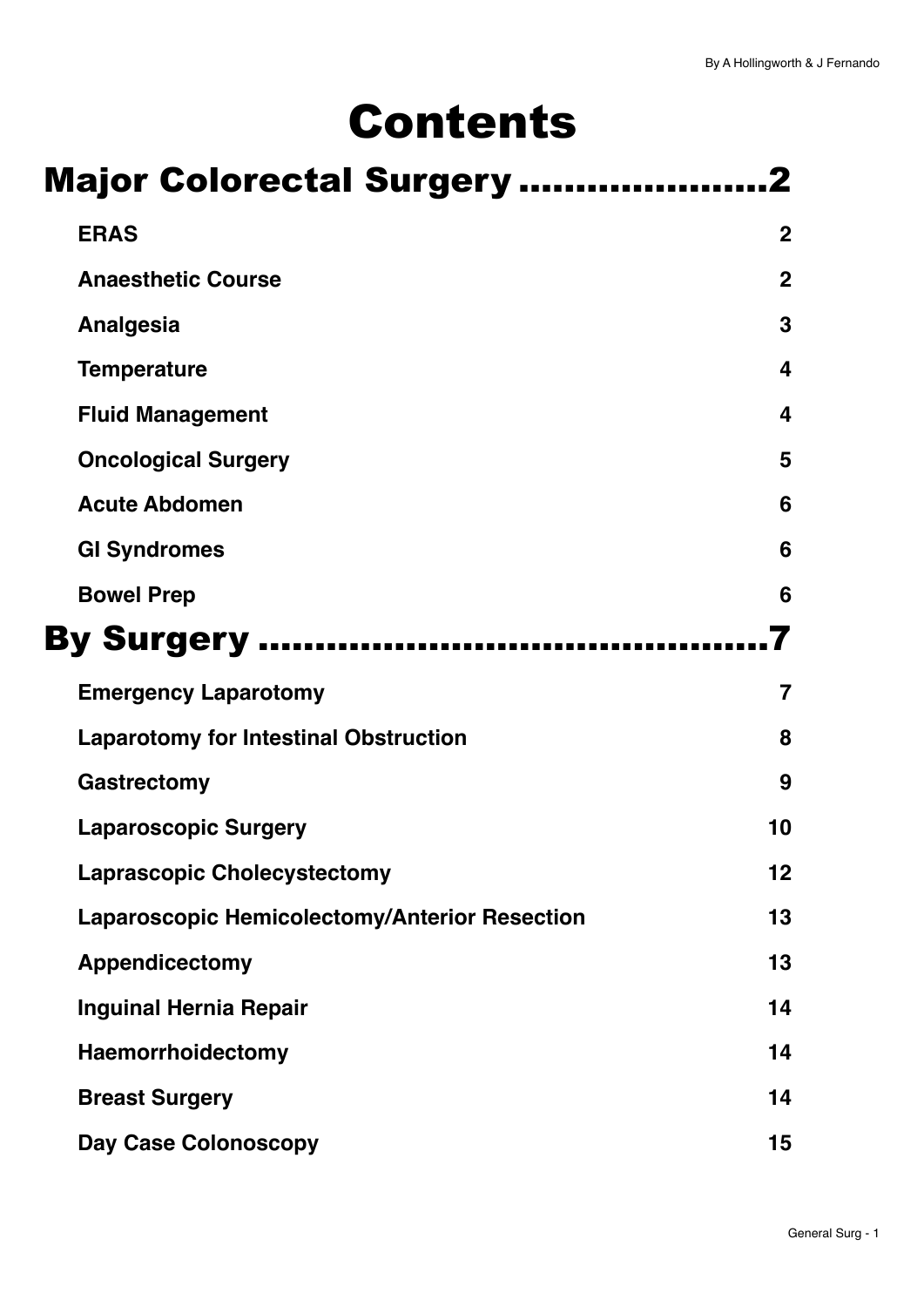# <span id="page-1-0"></span>Major Colorectal Surgery

- effects of major surgery:

- ‣ neuroendorcine
- ‣ metabolic
- ‣ inflammatory

- problems:

- ‣ pulmonary dysfunction
- ‣ ↑cardiac demand
- $\rightarrow$  pain
- ‣ nausea & vomiting

- end result:

- ‣ ↓mobilisation
- ‣ prolonged LOS
- ‣ ↑M&M

<span id="page-1-1"></span>

- key aspects:

- ‣ bundle of care
- ‣ MDT approach to planning of surgery, anaesthesia & recovery
- $\rightarrow$  preop iron supplements for anaemia
- ‣ detail preoperative pt education, info & risk assessment
- ‣ avoidance of prolonged starvation & dehydration:
	- clear fluids up to 2hrs prior,
	- CHO drink 2hr prior to surgery = ↓post op problems by 44% ie N&V, pain, diarrhoea, dizziness,
- wound healing problems
- no premeds
- no bowel prep  $\Rightarrow$  dehydration & diff fluid balance
- ‣ avoid routine NGTs & drains
- ‣ Abx given within 30min prior to incision
- ‣ minimally surgical incisions
- ‣ avoidance of hypothermia
- ‣ fluids:
	- goal directed fluid approach (eg oesophageal doppler) = controversial
	- avoid fluid overload vital = every extra litre of fluid  $\Rightarrow$  1 post op complications by 32% & extra 24hrs LOS
- ‣ aggressive Rx of N&V
- ‣ multimodal analgesia:
	- Regionals
	- single shot spinal vs epidurals
	- IV opioid PCAs
	- analgesia adjuncts ketamine, lignocaine, gaba, clonidine
- ‣ early removal of IDUC
- ‣ early enteral feeding ⟹ ↓mm loss, ↓LOS +/-↓infection incidence
- ‣ early mobilisation

## <span id="page-1-2"></span>Anaesthetic Course

## **Preoperative**

- major issues to consider:
	- ‣ cachexia/weight loss
	- ‣ obstruction
	- ‣ diarrhoea
	- $\rightarrow$  pain
	- ‣ malignant benign
	- ‣ large vs small bowel
	- ‣ open vs laparoscopic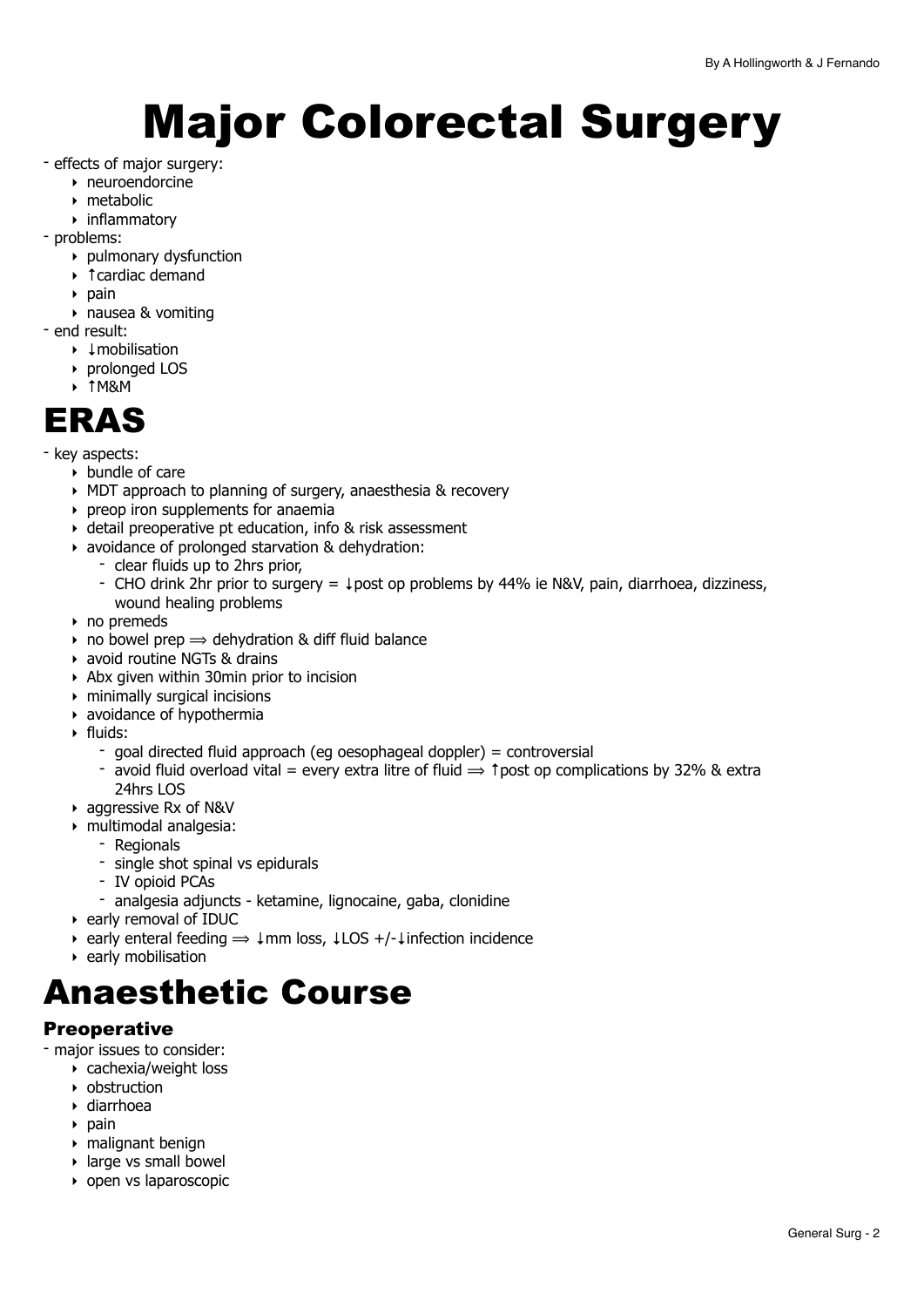- Assess ex tolerance CPET
- ?invasive monitoring
- ?HDU/ICU required
- water & CHO drinks up to 2hrs prior to surgery

### **Perioperative**

#### **Induction**

- regional plan:

- $\rightarrow$  epidural if required + test dose
- ‣ single shot spinal with intrathecal opioid
- ‣ wound catheters
- RSI if evidence of bowel obstruction

#### **Maintenance**

- active warming
- restrictive fluid management
- pressure area care
- FiO2 controversial high vs low:
	- ‣ high = ?↓PONV, ↓wound infection & ?does not ↑atelectasis
	- ‣ low = ↓inflammation, ↓infection, ↓atelectasis
- invasive monitoring indications:
	- ‣ (minimally invasive) cardiac output monitoring: potential fluid shifts, CVS compromise, periop inotropes
	- ‣ A line CVS or resp compromise, major blood loss, blood gas sampling
	- ‣ CVP inotropes, post op PN required

#### **End of case**

- PONV prophylaxis

#### Postop

- measure urine output for at least 24 hrs
- replace losses

## <span id="page-2-0"></span>Analgesia

- options
	- ‣ local infiltration
	- ‣ TAP block
	- ‣ rectus sheath infiltration
	- ‣ wound catheters
	- ‣ spinal
	- ‣ epidural
	- ‣ PCA
	- ‣ oral analgesia

## Epidural

#### **Advantages**

- improved pain relief vs IV opioids
- improved post operative respiratory function -> reduced respiratory failure
- improved GI motility
- decreased MI incidence (decreased stress response -> decreased HR, coronary vasoconstriction, myocardial work)
- improved patient mobility
- reduced thromboembolism
- reduced sedation
- reduced PONV

## **Disadvantages**

- insertion related complications (PDPH, epidural haematoma and abscess)
- catheter misplacement (intrathecal, intravascular)
- perioperative hypotension
- failure 20-30%
- pruritis
- urinary retention
- post op motor blockade  $\Rightarrow$  delayed mobility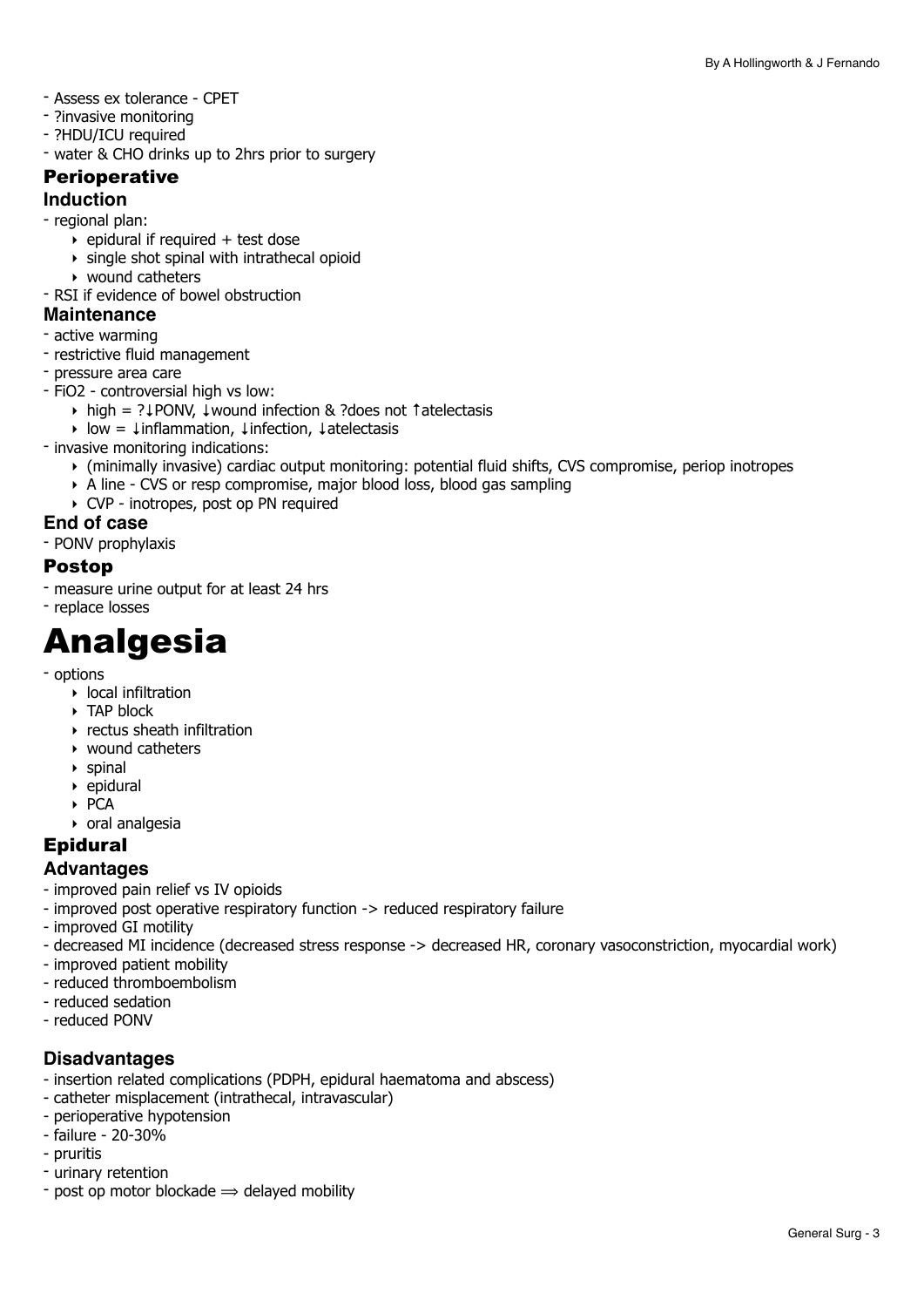- no change in morbidity or mortality (MASTERS Trial) vs PCA

### **Practical**

- Site:
	- $\triangleright$  T10-11 lower abdo incision
	- ‣ T8-9 upper abdo incision
- test dose 3ml of 0.5% bupiv
- load intraop 10mls 0.5% bupiv in divided doses
- if expected bleeding delay LA into epidural until after
- for AP resection need Tx/Lx/sacral spread ∴ give lower conc higher volume
- post op infusion 0.125% bupiv + fentanyl 2-4mcg/ml at 0-12ml/hr

## <span id="page-3-0"></span>Temperature

- reasons for becoming cold:
	- ‣ loss behavioural response to cold
	- $\rightarrow$  impaired heat preserving mechanisms
	- ‣ induced vasoD
	- ‣ exposure
	- ‣ cold IVF
	- $\rightarrow$  dehyration hypovolaemia  $\Rightarrow$  poor periph perfusion & impaired heat distribution
- $-$  laparotomy  $\Rightarrow$ 
	- ‣ long procedure
	- ‣ open abdo
	- $\rightarrow$  limited access for warming
- risks of even just mild hypothermia:
	- ‣ myocardial ischaemia & arrhythmias
		- ‣ ↑periop blood loss
		- ‣ ↑surg site infection
		- ‣ prolonged NDNMBs
		- ‣ ↑PACU stay
- ‣ ↑LOS - strategy:
	- ‣ only start if >36deg
	- ‣ active warming
	- ‣ warmed fluids
- hypothermia phases:
	- ‣ phase 1: rapid reduction 1-1.5deg 1st 30-mins due to loss of vasoC (REDISTRIBUTION)
	- ‣ phase 2: gradual ↓core temp 1deg over 2-3hrs due to radiation, convection, evaporation > metabolic rate (NET HEAT LOSS). Evap loss ↑ed in open abdo surgery
	- $\rightarrow$  phase 3 = plateau heat loss = heat production.
	- $\rightarrow$  if epidural  $\rightarrow$  longer to reach plateau with  $\uparrow$  ed drop
- Methods of heating:
	- ‣ cutaneous:
		- passive space blanket  $\Rightarrow$   $\downarrow$  loss by 30%. wrap head
		- active heat mat or forced air warmer
	- ‣ internal:
		- airway humidification <10% lost via resp tract
		- fluid warming prevents conductive heat loss
		- invasive warming CPB, peritoneal dialysis

## <span id="page-3-1"></span>Fluid Management

- important for maintenance of Q and O2 delivery
- effective IVF therapy can improve outcomes

## Preoperative Management

- fluid reviews
- IVF
- monitor U+E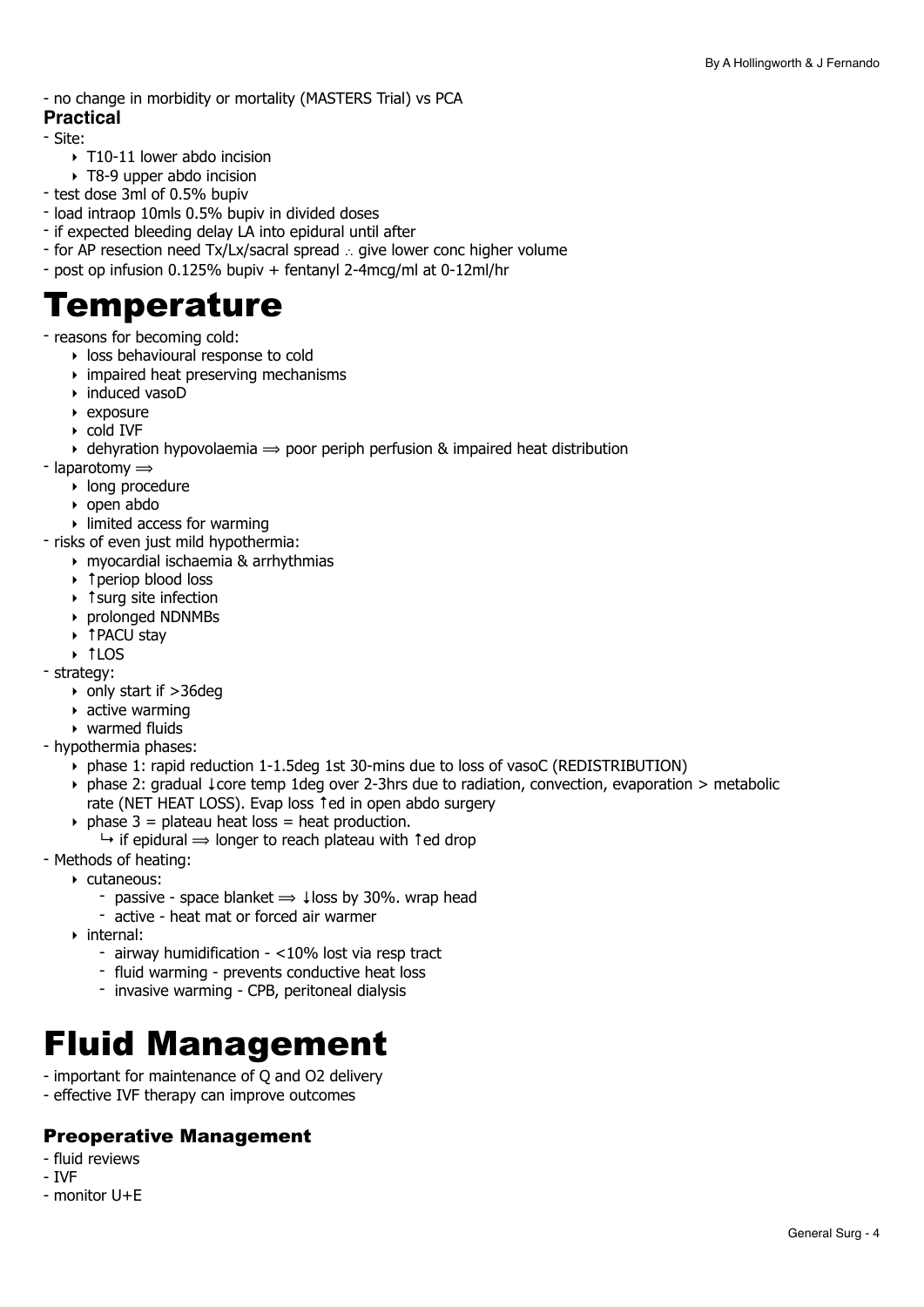- remember N/G and 3rd space losses

#### Intraoperative Management

- during open abdomen crystalloid maintenance can vary between 1-30mL/kg/hr
- watch for bleeding
- remember third space loss from omental and bowel sequestration
- remember evaporative losses
- monitor U/O

#### Postoperative Management

- watch for ileus development:
	- ‣ multifactorial causes:
		- over hydration with salt containing fluid strong association
		- physical manipulation at surgery
		- hormonal stress response
		- ↑SNS
		- pain
		- immobility
		- opioids
		- ↓K & electrolyte imbalances
- ongoing N/G loss
- monitor for blood loss
- monitor U+E

## <span id="page-4-0"></span>Oncological Surgery

## General Considerations

- chemo cardiac effects:
	- ‣ direct drug effects eg
		- anthracyclines = doxorubicin:
			- related to total cumulative dose
			- may be irreversible with 30% mortality
			- ECG changes incl block
		- cyclophosphamide
		- fluorouracil
		- trastuzumab
	- ‣ stress of chemo on compromised heart
- other chemo effects:
	- ‣ vinca alkaloids eg vincristine:
		- periph neuropathy
			- SIADH
	- ‣ MTX: pneumonitis, hepatic impairment
	- ‣ cisplatin: periph neuropathy, electrolyte ↑↓
- pulmon toxicity in 10% exposed to bleomycin:
	- ‣ fibrosing alveolitis
	- ‣ limit FiO2 to as low as poss
- hepatic veno-occlusive disease (HVOD) physical effect of tumour
- tumour lysis syndrome
	- ‣ normally lymphoma & high count leukaemia
	- ‣ 2nd to Rx eg steroids
	- $\rightarrow$  mass cell death  $\rightarrow$  lysis
	- ‣ chars = AKI, ↑K, ↑urea, ↑PO4, ↓Ca
- mediastinal masses:
	- ‣ airway collapse under anaesthesia even in asymptomatic
- SVC obstruction:
	- ‣ from direct tumour mass or vessel invasion
- paraneoplastic syndromes:
	- ‣ 10% of pts esp lung, lymphoma, breast, prostrate, ovarian, pancreatic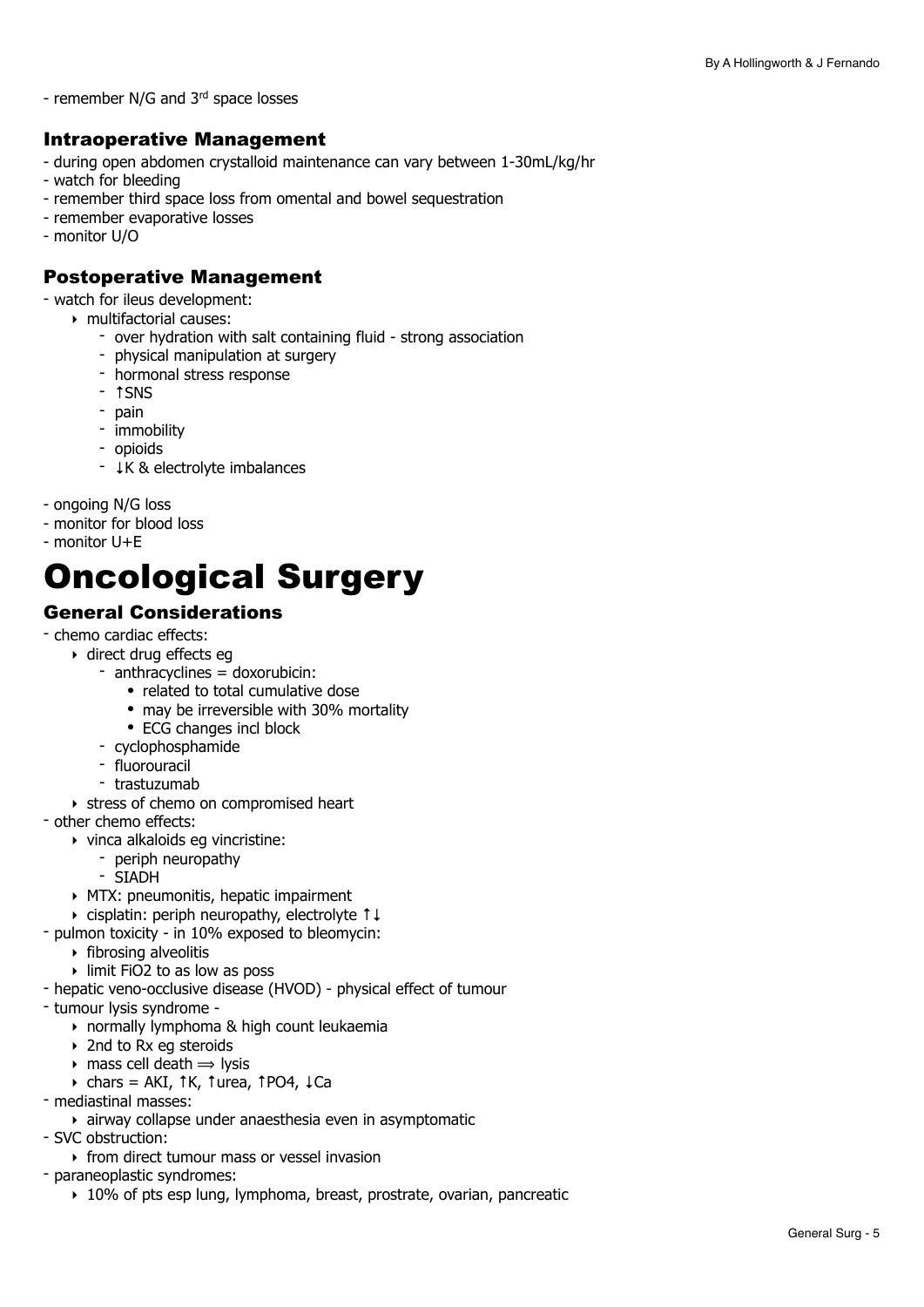- ‣ Examples:
	- Eaton Lambert = small cell lung Ca, breast, thymus & GI
	- Cushings lung pancreas, thymus, ovary
	- PTH like secretions ⟹ ↑Ca
	- ↓Na & SIADH caused by SCLC, lymphoma, leukaemia, upper GI tumours
- ‣ cachexia, ↓albumin are RFs for poor outcome
- Radiotherapy:
	- ‣ N&V
	- $\rightarrow$  localised fibrosis warning for airway

- Chemo

- VTE - in 15% of Ca pts

### Anaesthesia Conduct

- avoid dex  $\Rightarrow$  cytotoxic effects & risk of lysis
- keep FiO2 low

## **Brachytherapy**

- remote location
- 1.5-3hrs
- minimal blood loss
- post op pain may be a problem
- options = light GA or sedation or spinal/CSE

## <span id="page-5-0"></span>Acute Abdomen

- $-$  = sudden severe pain with unclear cause for duration  $<$ 24hrs
- Consider medical & surgical causes

## <span id="page-5-1"></span>GI Syndromes

- prolonged vomiting
	- ‣ eg pyloric stenosis
- bowel obstruction acute or chronic
- Malabsorption syndromes eg ileostomy, short gut, bowel prep, diarrhoea

## <span id="page-5-2"></span>Bowel Prep

### Types

- osmotic cathartic ⟹ ↑complications but better tolerated
- Non-absorbed osmotic  $\Rightarrow$  big volumes ie litres of fluid
- stimulant laxative
- Combos

#### Complications

- Electrolyte disturbance esp ↑K ↳ osmotic cathartic ⟹ ↑Na, ↑Mg, ↑PO4, ↓Ca
- water intoxication/dehydration
- Post hypotension
- confusion/seizure/vomiting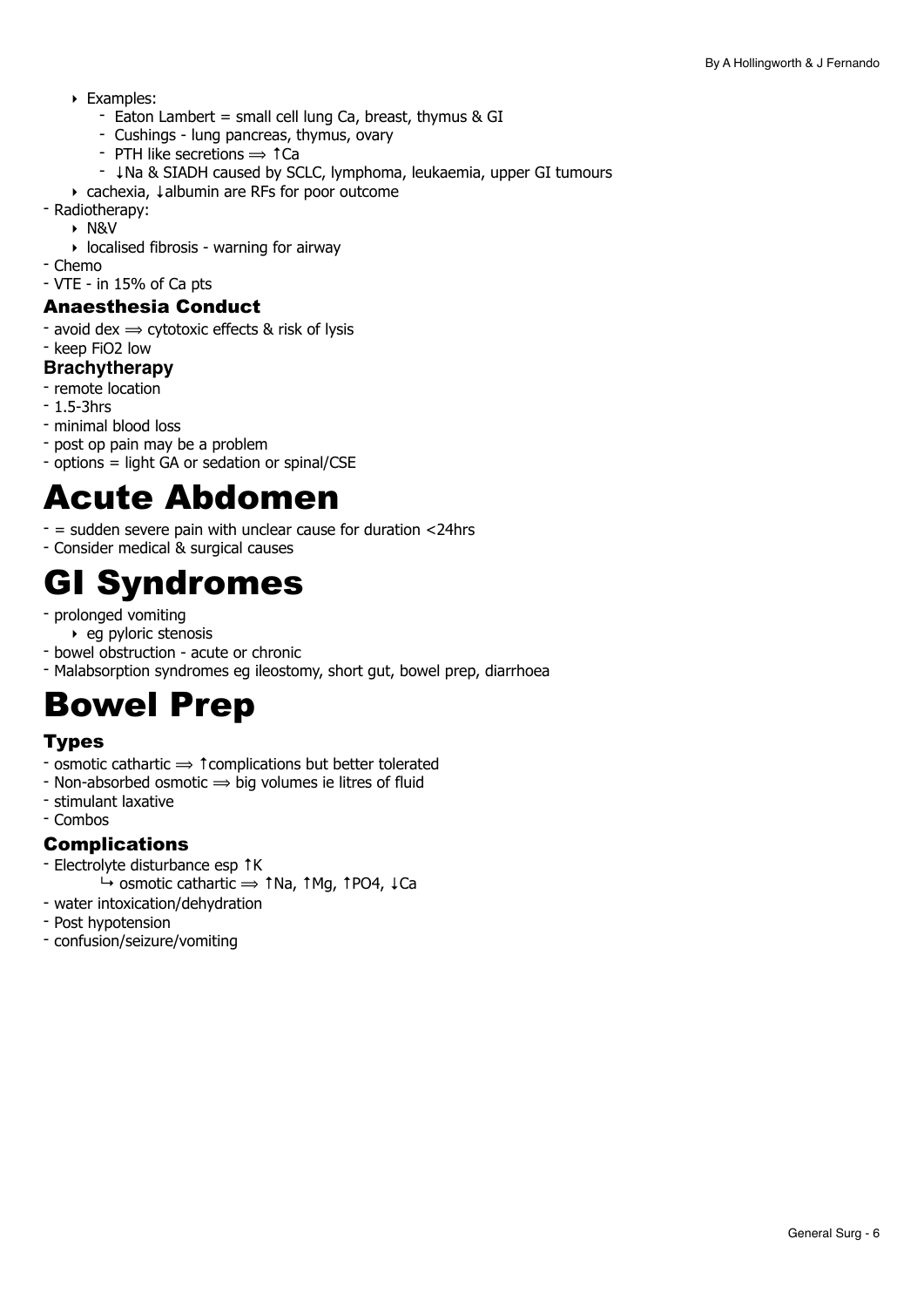# <span id="page-6-0"></span>By Surgery

## <span id="page-6-1"></span>Emergency Laparotomy

## Preoperative Management

- quantify degree of organ dysfunction:
- CVS vasodilation, requiring inotropes, myocardial dysfunction
- RESP ALI, alveolar collapse, hypoxaemia, reduced compliance and FRC, increased WOB
- HAEM DIC, coagulopathy, thrombocytopaenia, hypofibrinogenaemia -> supportive care
- RENAL AKI
- METABOLIC high BSL -> control with insulin
- HEPATIC ischaemic hepatitis, hypoglycaemia, coagulopathy
- discuss probable diagnosis with surgical team and surgical plan
- quantify if there is time to resuscitate patient:
	- $\rightarrow$  ongojng haemorrhage = immediate surgery
	- $\rightarrow$  septic shock = surgery <3hrs
	- $\rightarrow$  severe sepsis = surgery within 6 hrs
- investigations; FBC, U+E, Mg2+, Coags, CXR, X-match, ECG, ABG, lactate
- IV resuscitation
- Hb >70 as minimum
- prompt IV antibiotics
- vasopressors + inotropes
- may need preoperative admission to ICU
- give O<sub>2</sub>
- volume expand initially with crystalloid or blood
- insert N/G for bowel obstruction
- if in pain give IV opioids
- central venous oxygen saturation (ScvO2) >70%
- discuss with patient and family about possible morbidity and mortality associated with illness

### Intraoperative Management

- place invasive monitoring prior to induction if possible
- aspirate N/G
- large bore access
- have pressors & vagolytics ready
- epidural siting =
	- ‣ controversial (can site but not use until haemodynamically stable)
	- ‣ other options eg wound catheters/RSC's
- RSI (induction agent dependent on patient and process, sux -> rocuronium)
- opioid titration
- induce in OT with surgeon ready
- CVS support:
	- ‣ noradrenaline overcome vasodilated
	- ‣ adrenaline,
	- $\rightarrow$  dopamine if compromised systolic function but  $\Rightarrow$  ↑HR & arrhythmia
	- $\rightarrow$  dobutamine if low CO despite adequate fluid resus (if hypovolaemic  $\rightarrow \downarrow$ MAP)
- maintain normothermia

### Postoperative Management

- end of surgery:
	- ‣ assess lactate/base ratio
	- ‣ PF ratio
	- ‣ admission to HDU/ICU if
		- high risk, >10% predicted mortality (P-POSSUM)
		- lactate >4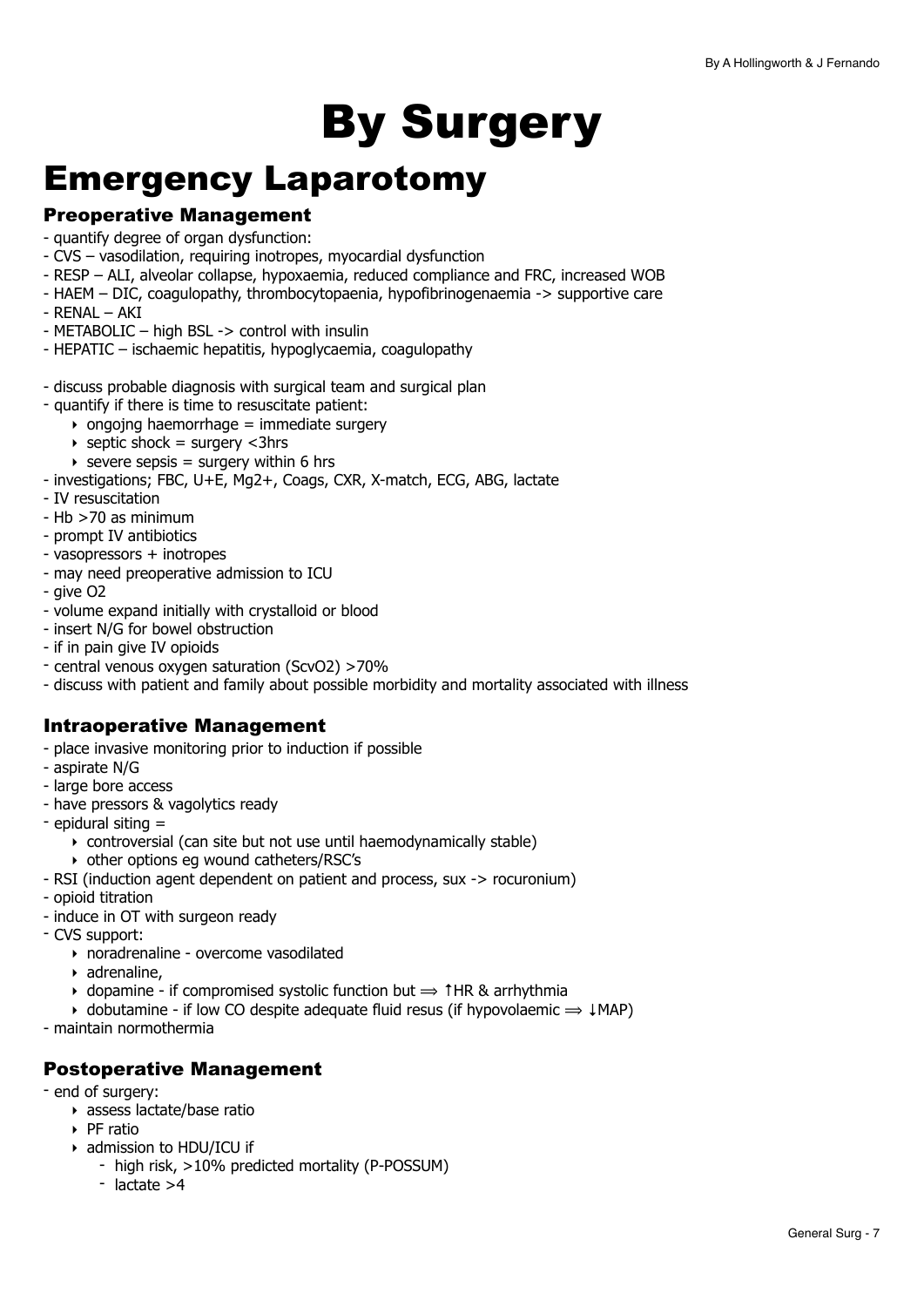- $-$  PF  $<$ 400
- ↓temp 36
- keep intubated if indicated
- $-110$
- supportive care

## <span id="page-7-0"></span>Laparotomy for Intestinal Obstruction

- various causes:
	- ‣ paralytic ileus
	- ‣ concentric narrowing eg Crohns, neoplasm
	- ‣ kinking adhesions
	- ‣ Twisting volvulus
	- ‣ intussusception spont, 2nd to polyp
	- $\triangleright$  FB ingested or gallstone
	- ‣ pseudo-obstruction

#### **Universal findings**

```
Sequestration of fluid and gas proximal to obstruction
     Fluid leaks into peritoneum
 Irritation of peritoneum (peritonitis)
Vascular shifts into peritoneal cavity
                  T
  Hypovolemia, shock, dehydration
```
#### **Small Bowel**

#### **Large Bowel**

| Increased intra-abdominal Reverse peristalsis |                            | Gas accumulation $\rightarrow$ Ammonia $\uparrow \rightarrow$ Alkalosis |
|-----------------------------------------------|----------------------------|-------------------------------------------------------------------------|
| pressure                                      |                            |                                                                         |
|                                               |                            |                                                                         |
| Pressure on diaphragm                         | Nausea, vomiting, anorexia | Abdominal distension                                                    |
|                                               |                            |                                                                         |
| Atelectasis                                   | Poor nutrient intake       | Bowel perforation                                                       |
|                                               |                            |                                                                         |
| Pneumonia                                     | Malnutrition               | Bowel contents leak into peritoneum                                     |
|                                               | Dehydration                |                                                                         |
|                                               |                            | Peritonitis $\rightarrow$ Sepsis $\rightarrow$ Septic shock             |
|                                               | Hypochloraemic alkalosis   |                                                                         |

## **Preoperative**

- 4 main features: pain, vomiting, distension & constipation
- large bowel obstruction assoc with vit K deficiency  $\Rightarrow$  coagulopathy
- full Pre-Ax of current clinical status incl exam, bloods, XRs, vitals, PMH, hydration
- careful consideration with surgeons on urgency of surgery:
	- ‣ 90% of obstruction 2nd to adhesions will resolve spontaneously
	- ‣ majority of cases can be done in next in-hours session
- adequate preop optimisation with inotropes & fluid for 4hrs in HDU  $\Rightarrow$  4 mortality 17 to 3%

### **Perioperative**

### **Induction**

- NG tube controversial whether to leave in place or remove pre intubation. Should aspirate
- RSI with double suction setup
- ??epidural benefits vs risks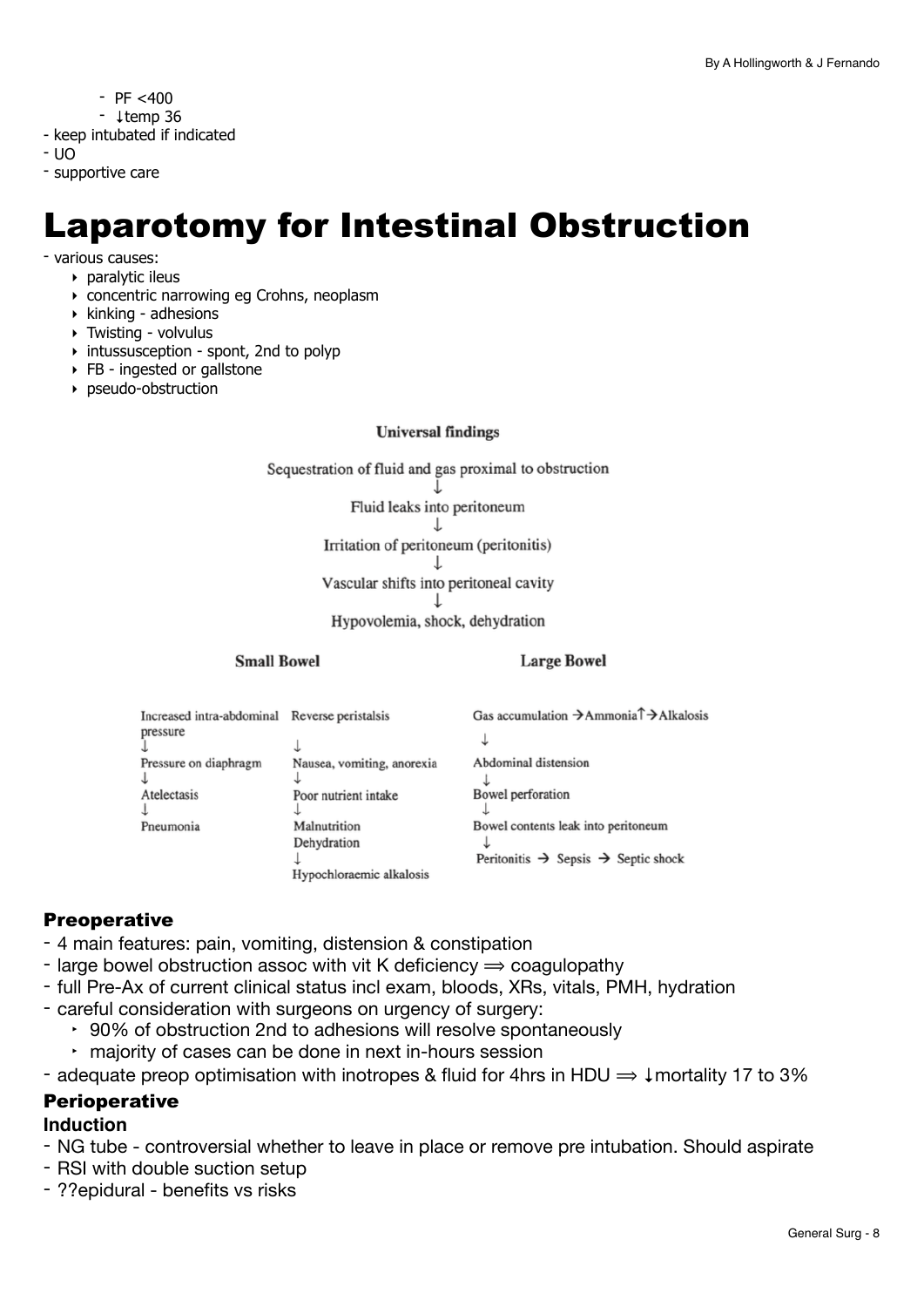## - avoid N2O **Maintenance End of case**

### Postop

- HDU ideal place
- early establishment of:
	- ‣ CVS & resp monitoring
	- ‣ fluid balances
	- ‣ wound & Abx care
	- $\rightarrow$  early enteral feeding
	- ‣ VTE prophylaxis
	- ‣ physio

## <span id="page-8-0"></span>**Gastrectomy**

Table | Functions of the stomach

**Functions** 

Storage of food

Breakdown of solids into chyme after mixing with gastric secretions

Controlled release of chyme into small intestine, aiding efficient digestion and

absorption

Defence: acidity kills bacteria Secretion: intrinsic factor, pepsinogens

- blood supply to stomach from 5 anastomosing arteries - all from branches of coeliac artery - ANS:

- $\triangleright$  PNS from vagal nerve  $\Rightarrow$  acid secretion, closure gastro-oesophageal sphincter
- $\rightarrow$  SNS from coeliac plexus  $\rightarrow$  delayed gastric emptying

- grading & staging:

‣ TNM Grading:

- T1-4, N0-3, M0-1
- $\triangleright$  Stage 1-3 = curative
- $\rightarrow$  Stage 4 = any N3 (>15nodes) or mets

### **Preoperative**

- any stage 1-3 should have periop chemo then gastrectomy with lymph node clearance - chemo =

- $\rightarrow$  epirubicin  $\rightarrow$  ILV function
- $\rightarrow$  cisplatin  $\rightarrow$  nephrotoxicity
- ‣ fluorouracil

 $→$  gastrectomy 3-6 weeks after completion of 3rd cycle then chemo again 6-12 weeks post surgery

- History:

- ‣ IHD, HTN, resp pathology
- ‣ nutritional assessment: BMI <18.5% or weight loss >20%, low albumin

 $-Lx$ :

- ‣ PFTs: FEV1 ↓ed by >20% = ↑resp complications
- ‣ CVS disease: ECHO, 350m shuttle test or stress testing
- ‣ bloods if ↓neutrophils then delay surgery for 3 weeks

### **Perioperative**

**Induction**

- RSI

#### **Maintenance**

- epidural: MASTERS - no diff in outcome but ↓resp complications & ↓pain scores

## Postop

- early feeding - placement of NJ tube

### Special Points

- overall 5yr survival  $= 15\%$  - 18% women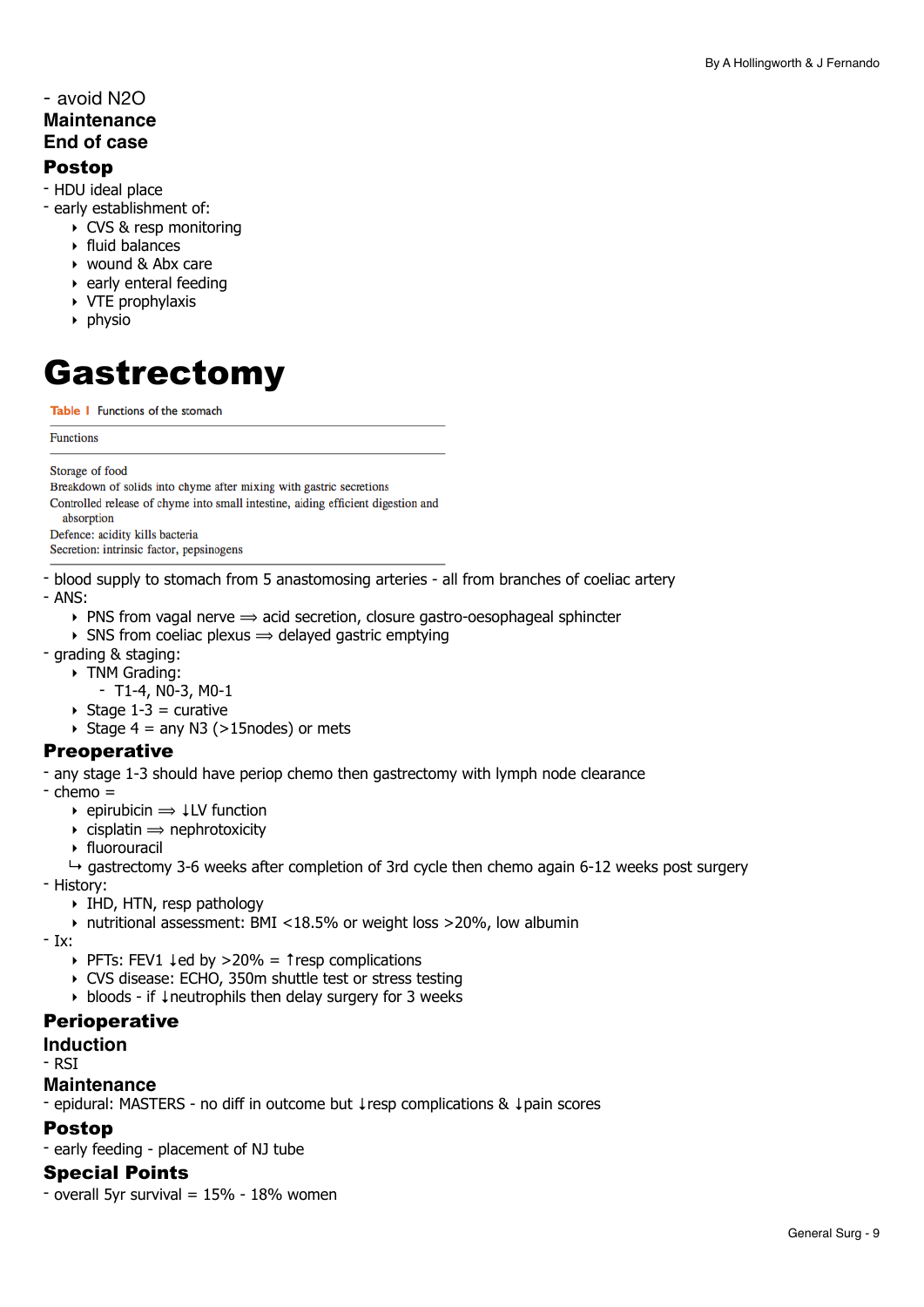## <span id="page-9-0"></span>Laparoscopic Surgery

- benefits > laparotomy:

- ‣ ↓tissue trauma, wound size & pain
- ‣ ↑ed resp function
- ‣ ↓post op ileus = earlier enteral feeding
- $\rightarrow$  earlier mobilisation  $\rightarrow$  +LOS
- ▶ 1ed benefit in obese patients where open access would be challenging anyway
- ‣ ↑ed cosmesis

## Physiological Effects of Pneumoperitnoeum

- Insufflation of CO2 to av max 20mmHg
	- $\mapsto$  non combustible, colourless, non toxic, highly soluble
- Once intrabdominal pressure (IAP) exceeds physiological thresholds see organ effects

## CVS Effects

- ↑SVR:
	- Mechanical compression of abdo aorta
	- Trelease vasopressin and activation of renin-angiotensin-aldosterone axis
- **LCO:** 
	- Compression of IVC  $\Rightarrow$   $\downarrow$ VR  $\Rightarrow$   $\downarrow$  preload  $\Rightarrow$   $\downarrow$ CO
	- $ightharpoonup$  especially if hypovolaemic
	- Cephelad displacement of diaphragm  $\Rightarrow$  † intrathroacic pressure  $\Rightarrow$ 
		- ↓VR (as above)
		- Compression pulmonary vasculature  $\Rightarrow$   $\uparrow$  RV afterload

## Resp Effects

- $1AP \Rightarrow \downarrow$  diaphragmatic excursion  $\Rightarrow$ 
	- Tintrathroacic pressure
	- ↓compliance
	- ↓FRC
	- Atelectasis
	- Altered VQ relationships
	- Hypoxaemia

• Absorbed CO2  $\Rightarrow$  1 PCO2 which is worsened by VQ mismatching

### GI Effects

- ↓kidney & liver blood flow especially in mod/severe organ disease states
	- $\rightarrow$  IAP 20mmHg =  $\downarrow$ GFR ≈ 25%
	- ↳ Mechanism thought to be ↓afferent flow (2nd to low CO) & ↓efferent flow (high venous pressure)
- IAP persistently >20 =  $\downarrow$ 40% blood flow to mesenteric & GI mucosa  $\Rightarrow$  1 acidosis

### Neuro Effects

- $\cdot$   $\uparrow$  ICPP:
	- $\uparrow$  IAP  $\Rightarrow$   $\uparrow$  intrathroacic pressure  $\Rightarrow$   $\downarrow$  cerebral venous drainage  $\Rightarrow$  cerebral oedema ↳ despite ↑ed mean cerebral arterial pressure

## Pathological Effects of Laparoscopy

- autonomic effects:
	- vagal stimulation  $\Rightarrow$  arrhythmia
	- $\cdot$  SNS drive  $\Rightarrow$  HTN & THR
- CO2 effects =
	- ↑PaCO2 & acidosis
	- may require CO2 break if long surgery
- gas insufflation into tissues:
	- SC emphysema esp Nissen fundoplication  $\Rightarrow$  check neck
	- pneumomediastinum
	- pneumopericardium
	- pneumothorax
- venous gas embolism less severe than with air due to ↑solubility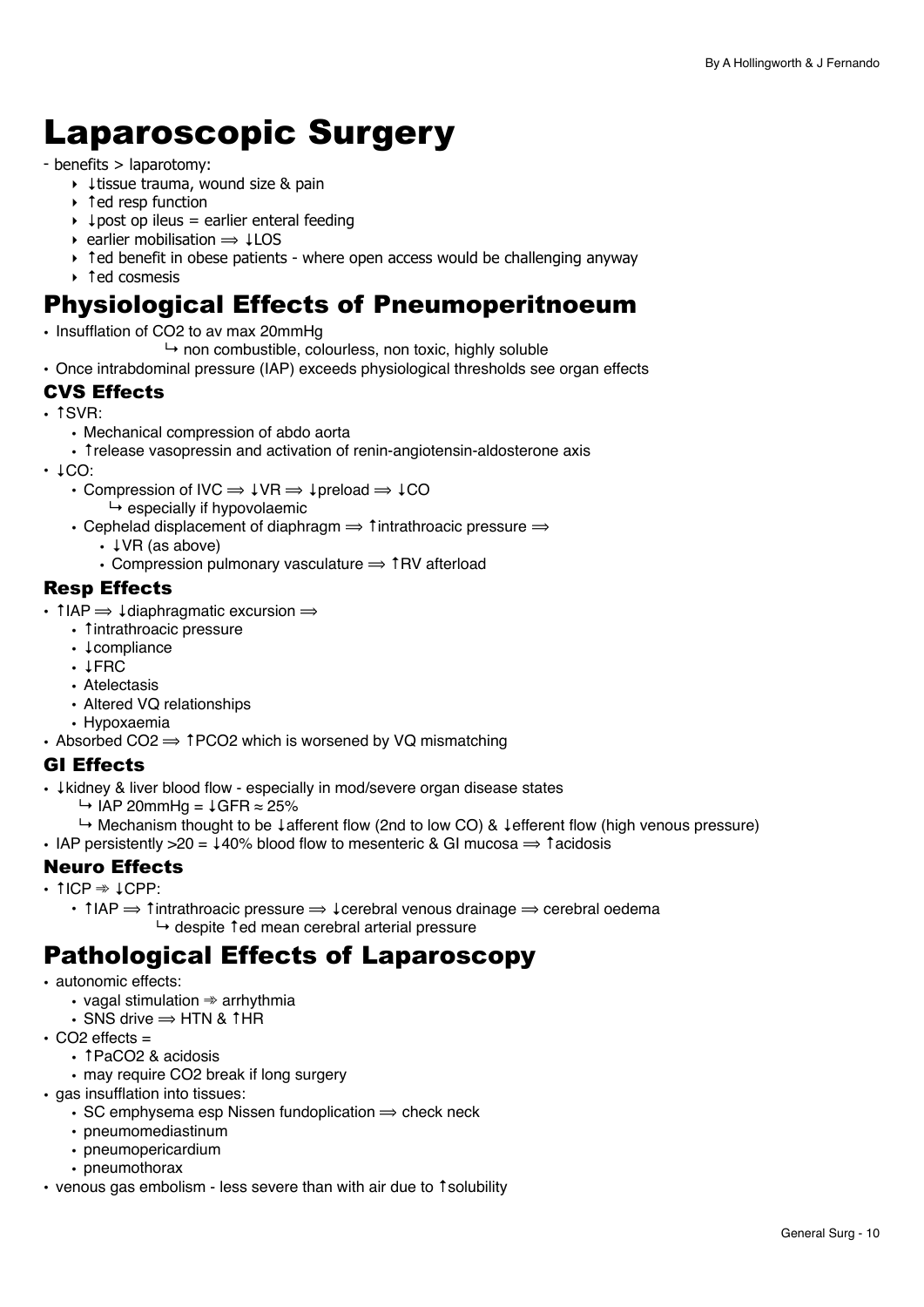- look for mill wheel murmur
- ↑↓EtCO2 as CO2 insufflated
- trauma to organs/vessels sometimes missed eg retroperitoneal

## Effects of Steep Trendelenburg Positioning

- $\cdot$  = Classic 45deg head down tilt
- CVS system
	- In healthy little long lasting effect due to quick compensation VD to overcome ↑VR
	- No RCT evidence to support trendelenburg position is of benefit in correcting acute ↓bp
	- In elderly or comorbidities with impaired vasomotor control may see 1bp:
		- Capillaries and most of venous blood above heart
		- Incr VR  $\Rightarrow$  1 preload  $\Rightarrow$  1 stroke volume  $\Rightarrow$  1 CO  $\Rightarrow$  1 bp
			- $ightharpoonup$  effect is marked in
				- deep inhalation: -ve pressure vent  $\Rightarrow$   $\uparrow$ -ve intrathoracic pressure
				- high spinal/anaesthesia sympathetic blocking  $\Rightarrow$   $\uparrow$  VD  $\Rightarrow$   $\uparrow$  VR
	- Possibility of ↓bp is also argued:
		- ↓VR 2nd to intraabdo and pelvic organs compressing IVC
	- Risk of adverse consequences in people with cormobidities:
		- Obese
		- Compromised RV EF  $\Rightarrow$  R heart failure
		- Pulmonary disorders
		- Head injuries
	- Well leg compartment syndrome combination of:
		- ↓arterial perfusion to raised LLs
		- Compression of leg vessels by SCDs
		- ↓femoral drainage by +/- pneumoperitoneum
- Resp system:
	- Raised diaphragm with gravity and weight of abdo cavity organs:
		- ↓VC, ↓FRC, ↑risk basal atelectasis
			- $\rightarrow$  20deg head tilt = ↓VC by 15%
	- Hypercarbia 2nd to shunt
	- Incr VQ mismatch: ventilation maximal at bases, perfusion maximal at apex 2nd to gravity
	- Endobronchial intubation northward movement of pt with fixed position of  $ETT \implies$  relative southwards migration of tip of ETT further into lungs
	- Upper airway oedema 2nd to orthostatic forces (prolonged positioning)
- Airway/Positioning:
	- Movement of pt with gravity causing soft tissue damage to lips on ETT and tie
	- Danger of patient falling from surg table
- Digestive system:
	- Pooling of secretions in dependant part ie nasopharynx  $\Rightarrow$  ↑risk laryngospasm if not suctioning pre extubation
	- Increased risk of aspiration of gastric contents if non secured airway
- Neuro:
	- Intra and extra cranial venous congestion  $\Rightarrow$   $\uparrow$  ICP
	- Trisk cerebral oedema
- Eye ↑intraoccular pressure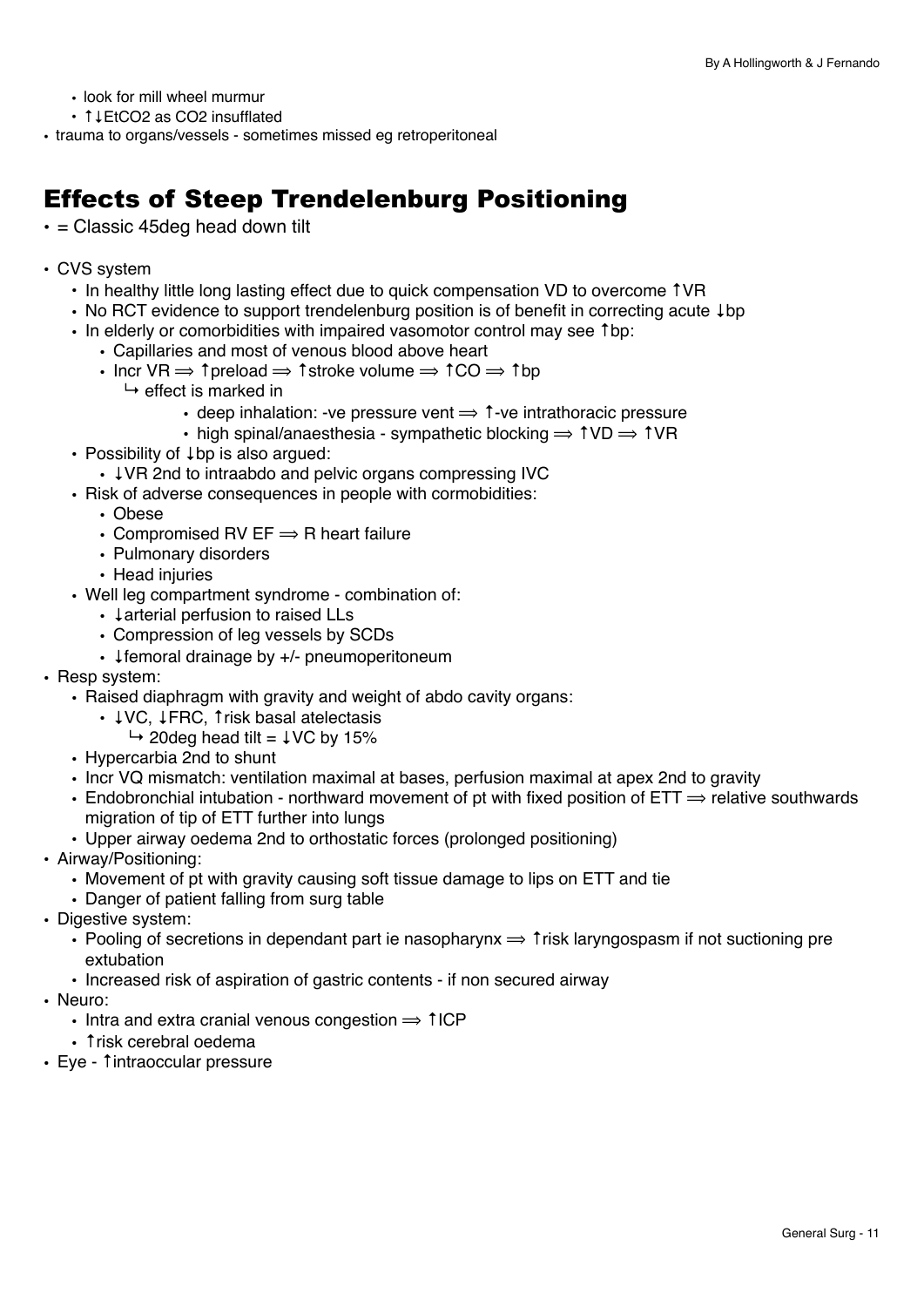## Anaesthesia

## Preoperative assessment

- generally accepted absolute CIs:
	- ‣ ↑ed ICP
	- ‣ severe hypovolaemia
	- $\triangleright$  known  $R \implies L$  cardiac shunts or PFO
- relative contraindications
	- ‣ IHD,
	- ‣ hypovolaemia,
	- ‣ valvular disease,
	- ‣ severe CKD,
- all patients need to be considered for conversion to open procedure
- anaesthesia for the obese patient may need to be reviewed
- premedications; aspiration medications, anxiolytics and analgesics

## Intraoperative management

- GA – ETT gold standard, may need NG tube, PEEP to prevent atelectasis, selected cases may warrant use of any LMA (short, non-obese, no reflux)

- avoid stomach insufflation; decompress bladder
- avoid N2O
- monitor and maintain normocapnia
- use of peripheral nerve stimulator advised
- PONV incidence high
- epidural -> requires very high block (T2-4)

### Postoperative management

- ask surgeon to get rid of as much gas as possible
- local, local, local
- better spirometry post op
- less atelectasis
- shoulder tip pain ->
- shorter stay in hospital

## HYPOXIA DIFFERENTIAL

- hypoventilation pneumoperitoneum and head down
- reduced Q IVC compression, haemorrhage, myocardial ischaemia, VGE, extraperitoneal gas
- V/Q mismatch reduced FRC, endobronchial intubation, atelectasis, VGE, aspiration, pneumothorax
- subcutaneous emphysema -> find source

## <span id="page-11-0"></span>Laprascopic Cholecystectomy

- conversion to open ~5% due to:
	- $\rightarrow$  unable to identify cystic duct
	- ‣ suspected common bile duct injury
	- ‣ uncontrolled bleeding from cystic artery
	- ‣ stones in CBD
	- ‣ acute inflam changes preventing adequate dissection

#### **Preoperative**

- classic = female, forty, fair, fat & fertile
- check for pancreatitis complications
- premed analgesia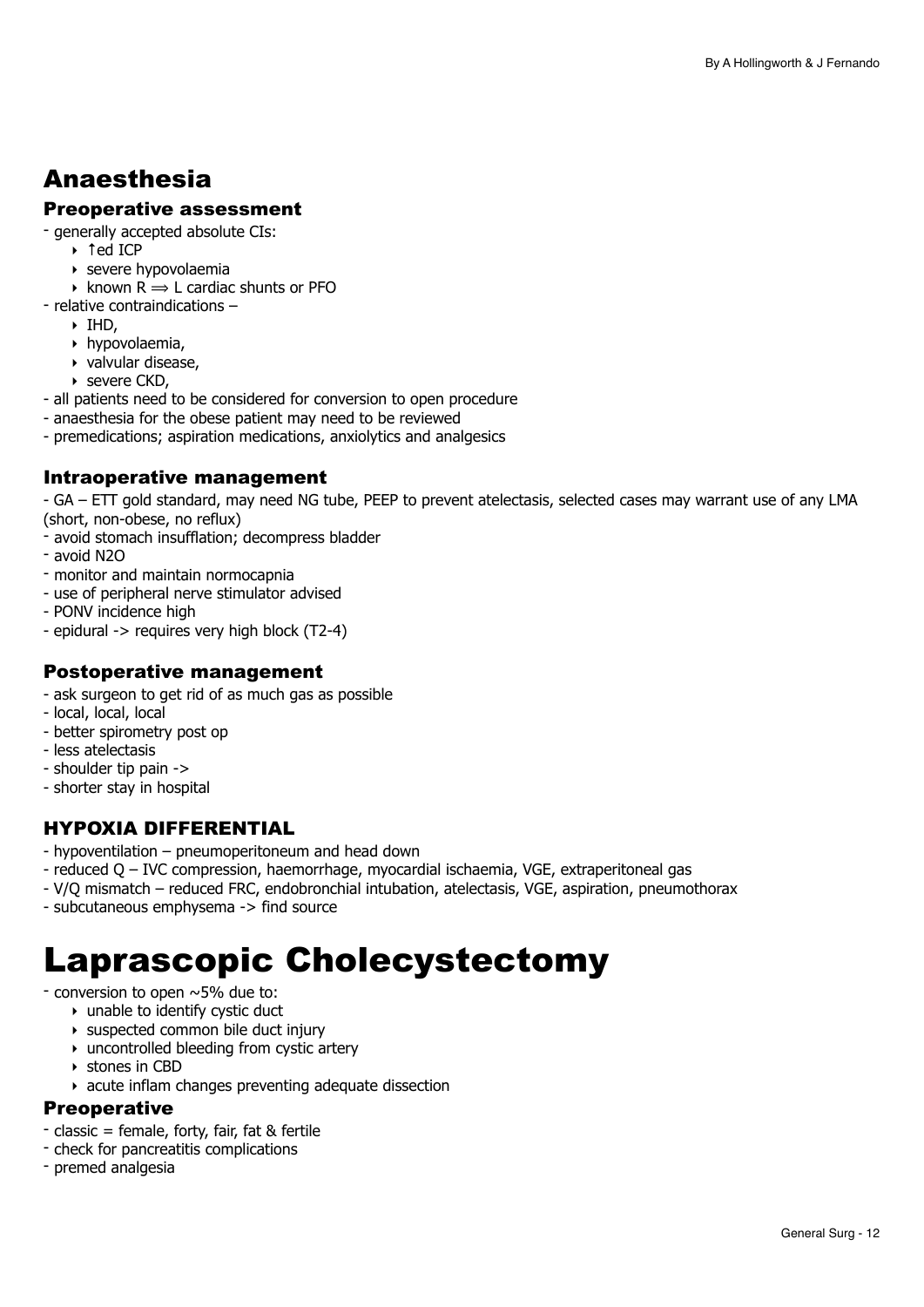## **Perioperative**

#### **Maintenance**

- high risk PONV - double anti-emetics - pain -

- $\rightarrow$  can be intermittently very painful
- ‣ LA to gall bladder bed very effective

# <span id="page-12-0"></span>Laparoscopic Hemicolectomy/Anterior

## Resection

- laparoscopic colorectal surgery involves:

- $\triangleright$  small incisions
- ‣ extreme positioning
- ‣ ↓post op pain but prolonged procedure
- ‣ ↑risk of conversion to open

#### **Preoperative**

- routine pre op bloods
- likely steep head down check no neuro problems eg ↑ICP, ICH

## Perioperative

#### **Induction**

- A line asleep
- OG tube post induction
- careful positioning
- IV opioids remi a good option for long case
- restrictive fluid strategy shown better than liberal
- careful eye protection in case gastric reflux  $\Rightarrow$  eyes when steep head down

### Postop

- conjunctival oedema common

## <span id="page-12-1"></span>Appendicectomy

## Preoperative Management

- find out whether laparoscopic vs open
- patients often young and fit
- in elderly may be presenting complaint of caecal adenocarcinoma -> right hemicolectomy
- check fluid status + replace
- if considering ilioinguinal block warn of possible femoral nerve block

## Intraoperative Management

- RSI
- relax with short acting agent
- NSAIDS + paracetamol
- infiltrate with LA or ilioinguinal block or R TAP

### Post operative Management

- simple analgesia
- PRN opioid
- anti-emetics
- IVF until tolerating PO fluids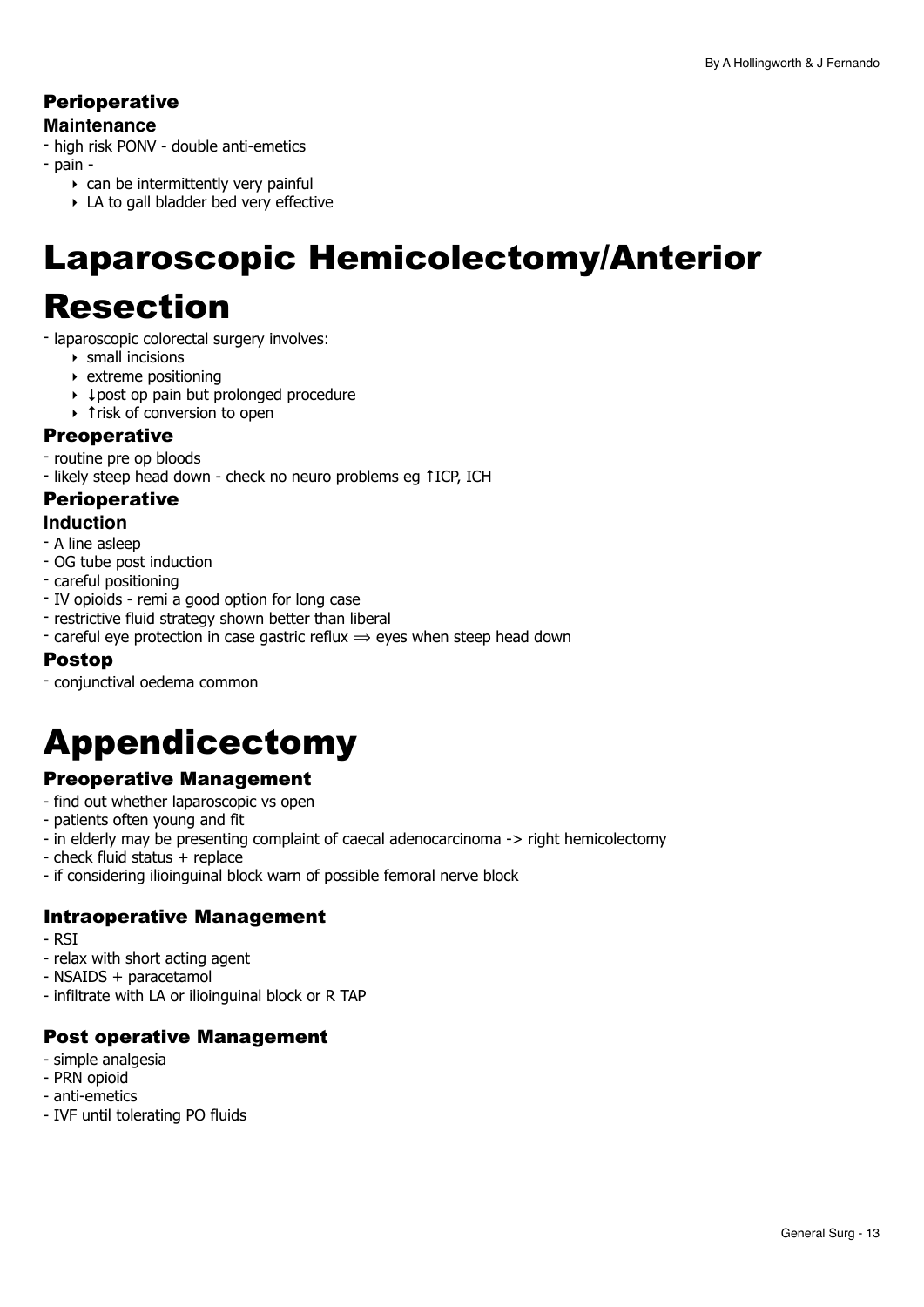## <span id="page-13-0"></span>Inguinal Hernia Repair

## Preoperative Management

- usually fit young males or small children
- often done as a day case

## Intra-operative Management

- supine
- blood loss not significant
- time 30-60min
- with use of mesh -> give prophylactic antibiotics
- can be performed under
- 1. LA infiltration with sedation
- 2. GA (ETT or SV with LMA)
- 3. Inguinal field block (use for high risk patients) see regional anaesthesia page
- 4. Spinal
- need opioid if LA not used

## Post operative Management

- discharge with paracetamol, NSAID +/- tramadol

## <span id="page-13-1"></span>Haemorrhoidectomy

## Preoperative Management

- standard care

### Intraoperative Management

- position usually lithotomy
- normally 20min
- minimal blood loss
- painful (use short acting opioid or get deep)
- can be performed under:
- 1. GA (LMA + SV) -> use ETT if patient obese or has GORD
- 2. spinal saddle block
- 3. caudal
- usually LA infiltration by surgeon adequate analgesia
- anal stretching ensure deep anaesthesia to avoid: bradycardia, asystole, laryngospasm or coughing

## Post operative Management

- simple analgesics
- avoid PR drugs

## <span id="page-13-2"></span>Breast Surgery

## Preoperative Management

- patients often anxious midaz premed
- warn patients of post operative pain and PONV sometimes difficult to manage
- gain rapport
- explain anaesthesia
- chart premedication if required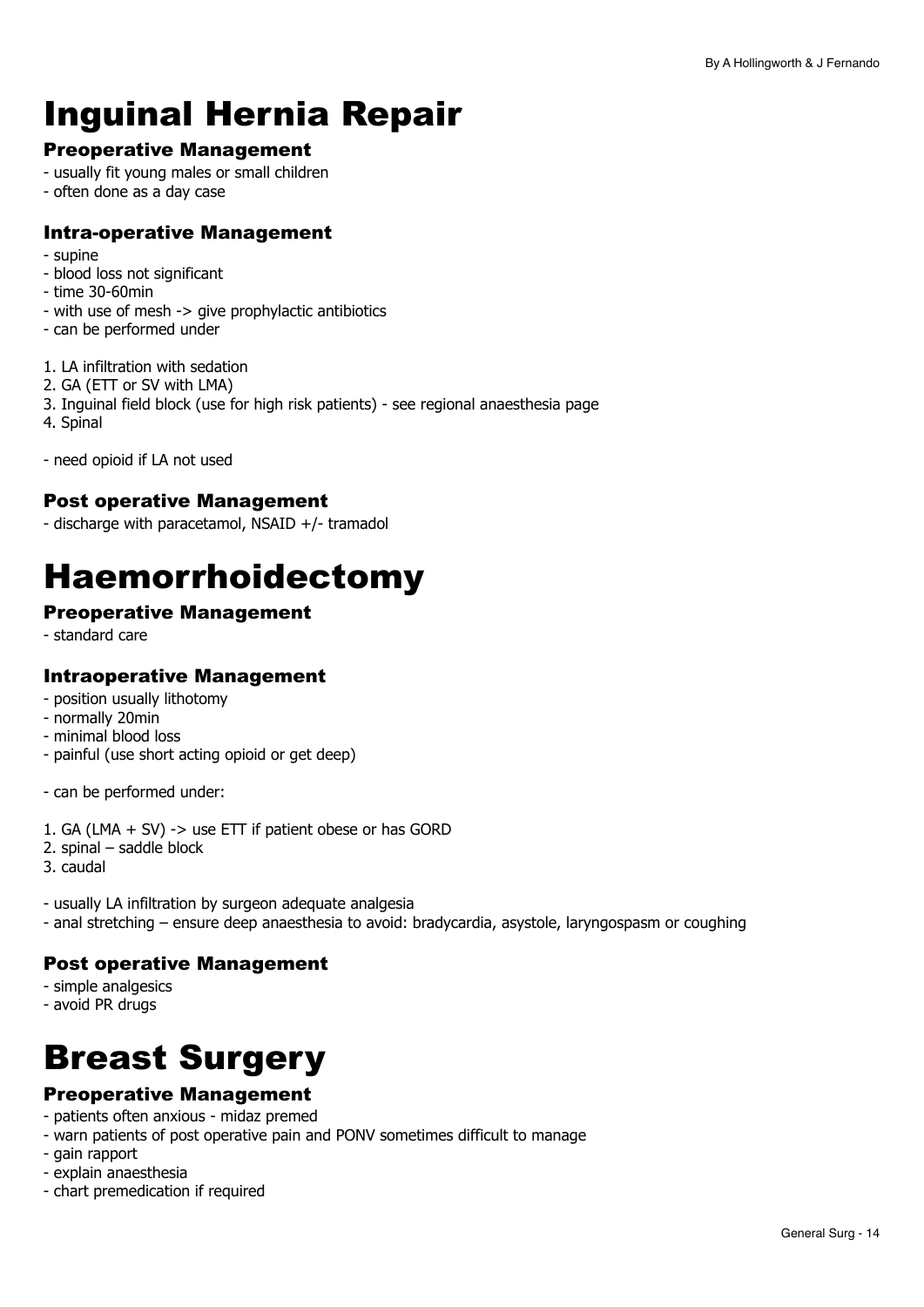- check most recent chemo (may be immunocompromised)
- check FBC
- often have difficult IV access
- reconstructive procedures -> increased blood loss (G+H)

#### Intraoperative Management

- long procedures require active warming
- avoid venous access of side of surgery
- invasive monitoring maybe require for reconstructive procedures
- look out for potential nerve compression
- balanced, multimodal analgesia
- PONV high risk (30-40%)
- regional analgesia sometimes appropriate;
	- ‣ may be overkill considering risks
	- ‣ better in more radical surgery
	- ‣ paravertebral block, thoracic epidural, intercostals blocks, and intrapleural block

#### Table 3 Advantages and disadvantages of regional anaesthetic techniques

| Significant failure rate with<br>Attenuate surgical stress response                                                                                                                                                                                                                                                                     | Advantages         | Disadvantages                                                                  |
|-----------------------------------------------------------------------------------------------------------------------------------------------------------------------------------------------------------------------------------------------------------------------------------------------------------------------------------------|--------------------|--------------------------------------------------------------------------------|
| Less or no opioid consumption<br>10% PVB)<br><b>Less PONV</b><br>Pneumothorax (1% PVB, 2%)<br>Early mobilisation<br>Avoids immune function inhibition<br>intrapleural, 2% intercostal)<br>Bleeding risk (especially epidural<br>haematoma)<br>Dural puncture<br>Contra-indicated in local infection<br>Hypotension<br>Urinary retention | Superior analgesia | continuous techniques (20% epidural,<br>Local anaesthetic toxicity (very rare) |

### Post-operative management

- HDU may be required after extensive procedures
- chronic pain syndrome:
	- ‣ 25-30% at 1yr
	- ‣ located anterior chest wall, ipsilateral axilla or upper arm (phantom breast pain)
- don't cannulate affected side long term:
	- ‣ increased risk of infection and lymphoedema
	- ‣ but limited evidence of problems
	- ‣ ok to cannulate affected side & remove at end of procedure

## <span id="page-14-0"></span>Day Case Colonoscopy

#### **Preoperatively**

- standard

#### Intraoperatively

- standard monitoring + O2 FM & ETCO2 monitoring
- IVF (balanced crystalloid) corrects hypovolaemia from bowel prep and augment preloads
- position patient in lateral position (as guided by surgeon)
- titrate propofol either by IV infusion (TCI) 0.5-3 mcg/mL
- allow colonoscopy to be carried out

#### - once finish turn propofol off

- propofol sedation advs:
	- ‣ rapid, predictable sedation
	- ‣ rapid, cleared headed recovery